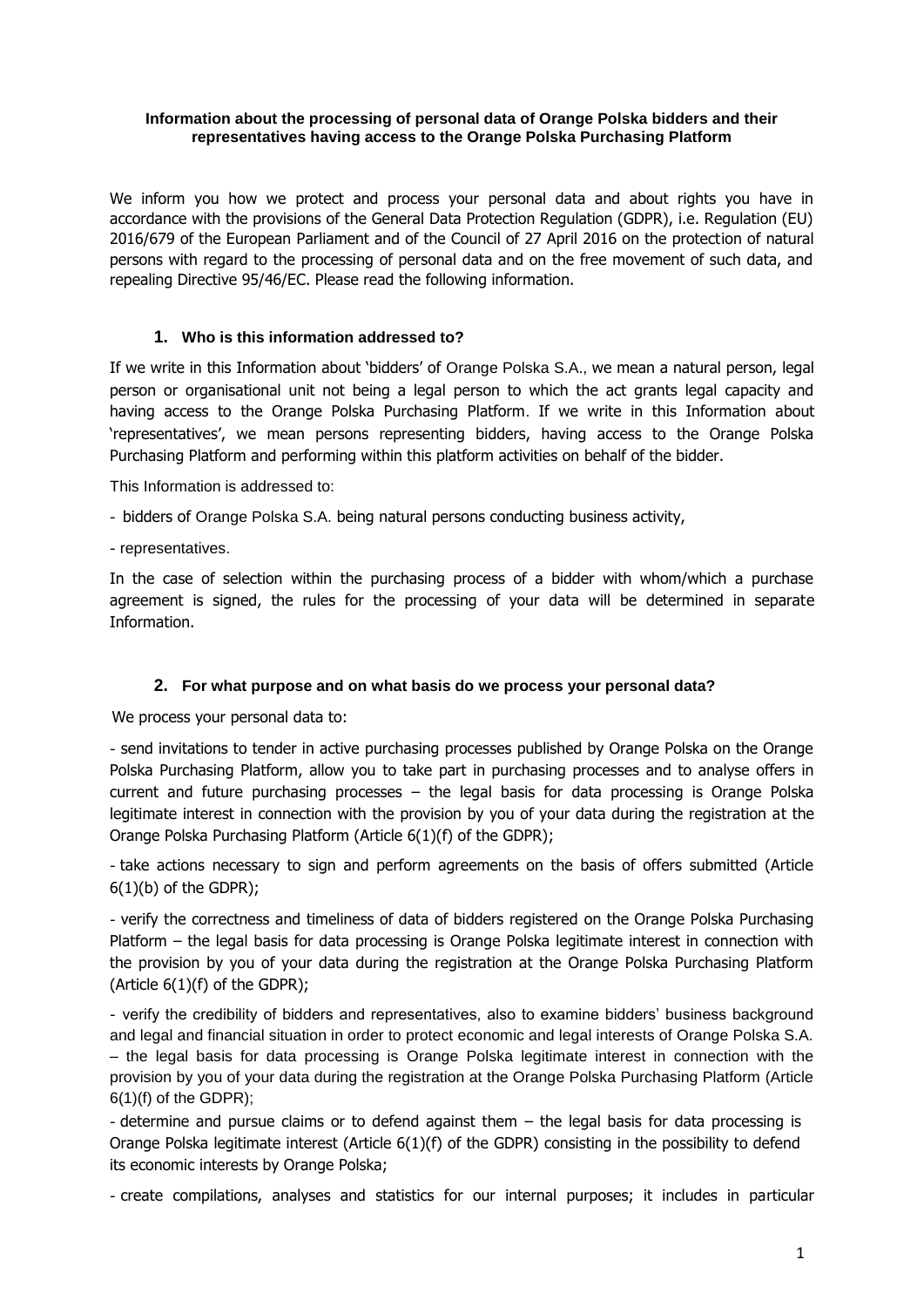reporting, marketing research, planning of the development of services or network, development works in IT systems, creation of statistical models – the legal basis for data processing is Orange Polska legitimate interest in connection with the provision by you of your data during the registration at the Orange Polska Purchasing Platform (Article 6(1)(f) of the GDPR);

- demonstrate compliance of our activities with the provisions of law (the legal basis for data processing is our legitimate interest – Article 6(1)(f) of the GDPR).

The data will be processed:

- 1) for the period during which you will have an active account on the Orange Polska Purchasing Platform;
- 2) until administration authorities could impose on us a financial penalty for non-fulfilment of obligations resulting from the applicable provisions of law;
- 3) for the period of pursuing claims or defending against claims;
- 4) until the submission of an effective objection to data processing.

The provision of data is voluntary and does not constitute a statutory or contractual obligation, however it is necessary if you want to take part in purchasing processes published by Orange Polska on the Orange Polska Purchasing Platform.

#### **3. Entities to which your personal**

#### **data may be transferred**:

- entities who provide us with advisory, consulting, auditing and IT services and legal, tax and accounting assistance, research agencies acting on our behalf;

- entities to which we provide services or offer goods;
- subcontractors supporting us e.g. when we perform services or offer goods.

# **4. Data from other sources:**

During purchasing procedures we may also collect personal data from other sources:

- information from an appropriate register of entrepreneurs (e.g. the Central Register and Information on Economic Activity (CEIDG), the National Court Register) and the database of the Central Statistical Office in the scope published there, and from entities professionally collecting and analysing information about entrepreneurs' economic situation and credibility in the scope made available by them, suppliers of search engines, from your generally available websites or web accounts – in order to verify your data and to create compilations and analyses – the legal basis for data processing is Orange Polska legitimate interest (Article 6(1)(f) of the GDPR).

# **5. Will your data go beyond the European Economic Area (EEA)?**

Your data may be transferred outside the EEA (the EU, Norway, Liechtenstein and Iceland) in the manner provided for by law: under a decision of the European Commission stating the appropriate degree of protection, e.g. in the third country to which we transfer the data, or provided that appropriate safeguards are ensured, such as binding corporate rules (as defined in Art. 47 of the GDPR), standard data protection clauses adopted by the European Commission or a competent supervisory authority regarding personal data (Art. 46(2)(c) or (d) of the GDPR), an approved code of conduct (Art. 46(2)(e) of the GDPR), an approved certification mechanism (Art. 46(2)(f) of the GDPR), contractual clauses accepted by the competent supervisory authority (Art. 46(3) of the GDPR), as well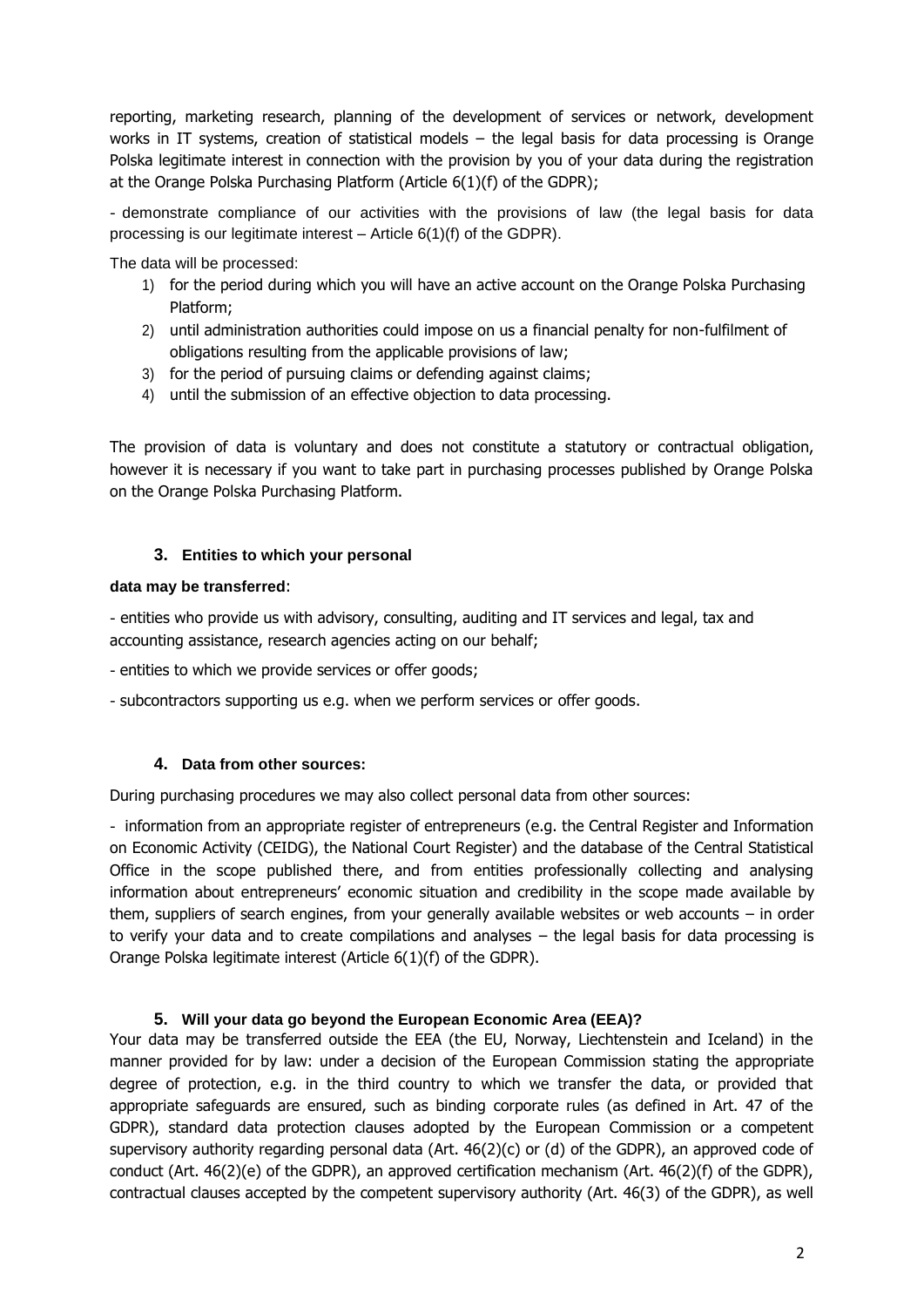as in cases necessary due to the legitimate interests of the controller (provided that the requirements of the second paragraph of Art. 49(1) of the GDPR are met). You can obtain a copy of the abovementioned safeguard on request.

More information about the transfer of personal data outside the EEA can be found at: [www.orange.pl/mojedane/transfer.](http://www.orange.pl/mojedane/transfer)

# **6. Your rights**

You may request the following from us:

- rectification (correction of inaccurate data);
- erasure of data processed unlawfully or data placed on our websites;
- restriction of processing (suspending data operations or non-erasure of data depending on the request);
- access to data (information about the data processed by us and a copy of the data);
- transfer of data to another data controller or to you.

You may exercise these rights by sending a written request to the following address: Orange Polska S.A. ul. Jagiellońska 34, 96-100 Skierniewice

To be sure that we are handling your request addressed to us, we may ask you to provide additional information to authenticate the requesting party.

The scope of each of these rights and situations when they can be exercised result from the provisions of law. Your ability to exercise particular rights will depend, for example, on the legal basis for the use of your data and for the purpose of their processing.

# **7. Right to object**

Regardless of the rights mentioned above, you may object at any time to the processing of your data. After receiving a relevant request, we are obliged to cease the processing of your data for this purpose.

In special situations you may object at any time to the processing of your personal data on the basis of our legitimate interest.

In such a situation, after considering your request, we will no longer be able to process on this basis the personal data to which you objected, unless we can demonstrate that there are:

- valid legally justified grounds for data processing, overriding your interests, fundamental rights and freedoms, or
- grounds for establishment, exercise or defence of legal claims.

# **8. Customer's**

If the use of your data is not necessary for the contract performance/legal obligation or does not constitute our legitimate interest, we may ask you to consent to specific ways of data usage. Such consent may allow us to make the data available to other entities for the purposes of their promotional campaigns, automatic decision making based on your data and on your request, or the use of communication channels preferred by you. You can withdraw your consent at any time (which shall not affect the lawfulness of processing based on consent before its withdrawal).

# **9. Complaint**

You have the right to file a complaint with the President of the Personal Data Protection Office if you believe that the processing of your personal data violates the provisions of law.